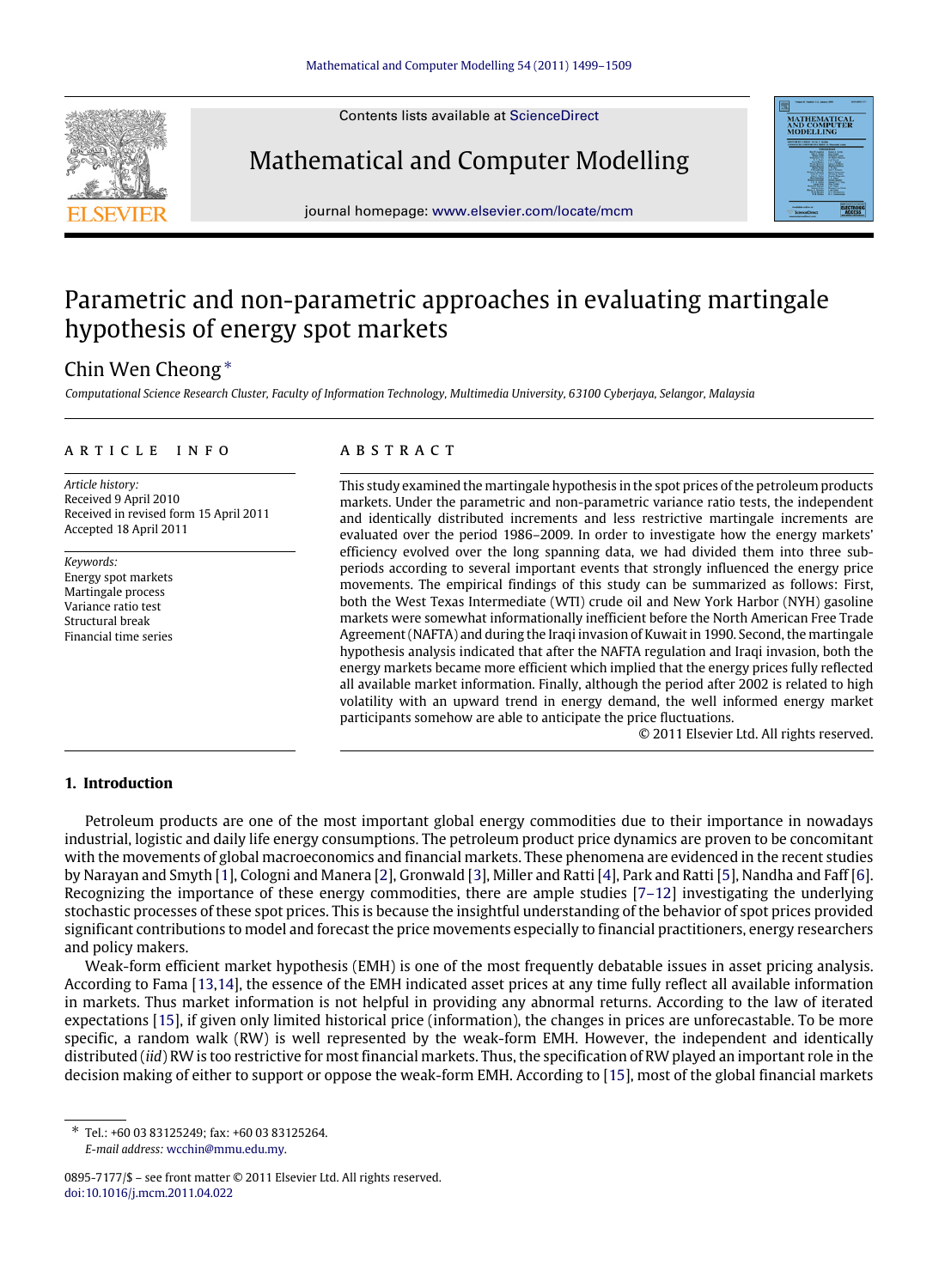can be characterized by less restrictive non-independent and identically distributed (*niid*) RW with heteroscedastic price increments. Hence, a more general martingale process is used to denote both the *iid* RW and *niid* RW (martingale process) in this study. Once a spot price is proven to be martingale, then the return is unpredictable which strongly implied the presence of weak-form EMH. However, the higher moment of the increments is not necessary an independent process. The importance of energy market efficiency can also be viewed from the perspective of mean reversion analysis. For instance, mean reverting energy prices are expected to return to their trend paths over time which indicates a predictability component according to their historical behaviors. On the other hand, for non-reverting *iid* RW, energy prices are normally unanticipated over time and most probably pose a non-stationary market volatility with unbounded values.

There are ample studies documenting the implementation of the *iid* RW test to imply the presence of weak-form EMH in the energy markets. Serletis and Rangel-Ruiz [\[16\]](#page--1-10) reported that the daily WTI price from 1991 to 2001 is an *iid* RW. Coimbra and Esteves [\[17\]](#page--1-11) tested the Brent crude oil spot and future prices and indicated the null hypothesis of *iid* RW could not be rejected. Hutchison [\[18\]](#page--1-12) is not able to reject the *iid* RW in total energy production in Europe and the UK over the quarterly data from 1960 to 1987. Based on the monthly crude oil and refined petroleum products in the United States, Kaufmann and Laskowski [\[19\]](#page--1-13) reported the presence of *iid* RW. Due to the high volatility and high intensity jumps [\[7\]](#page--1-6), many energy markets experienced structural changes which might have altered the nature of market efficiency tests. This is because under the structural change the conventional unit root augmented Dickey Fuller (ADF) and Philips and Perron (PP) tests suffered from loss of power in the statistical inferences. After the inclusion of one or multiple structural breaks in the energy markets, some researchers [\[20–22\]](#page--1-14) reported contrary results against the *iid* RW compared to the aforementioned studies. To the author's best knowledge, most of the energy market EMH tests under the structural change are based on weekly, monthly, quarterly or annually data. Therefore it is worth running the daily data for a martingale hypothesis test over long spanning data and evaluating how the energy markets' efficiency evolved over the selected time periods.

The purpose of this study is to extend the examination of martingale hypothesis of crude oil and gasoline spot prices under the consideration of structural break. In summary, the objective of this study is threefold: First, long spanning daily data over 24 years (1986–2009) with 3 sub-periods are used to study how the weak-form efficiency of the energy markets evolved over the these periods. The sub-periods are referred to as Period I (regulation period before NAFTA and the energy hike due to Iraqi invasion to Kuwait), Period II (deregulation period after NAFTA) and Period III (high volatility and energy crisis). Two structural break tests are performed to each of the sub-periods in order to avoid the parameter instability during the estimation and statistical inference. Second, parametric (Lo and MacKinlay,  $1$  [\[23\]](#page--1-15)) and non-parametric [\[24\]](#page--1-16) variance ratio (VR) tests are conducted to analyze the variance linearity, autocorrelation and finally the martingale hypothesis. Overall, five test statistics (two from LOMAC and three from Wright) are used to evaluate the aforementioned analysis. Finally, based on the previous individual VR empirical results, multiple VR tests [\[25\]](#page--1-17) are conducted to overcome the over rejection and size distortion issue in the individual tests.

The rest of the article is organized as follows: Section [2](#page-1-1) provides the data description; Section [3](#page--1-18) describes the VR tests; Section [4](#page--1-19) discusses the empirical results and finally, Section [5](#page--1-20) concludes the findings and implications of this study.

#### <span id="page-1-1"></span>**2. Data source**

According to the Energy Information Administration [\(http://www.eia.doe.gov\)](http://www.eia.doe.gov), the spot price is defined as the price for a one-time open market transaction for immediate delivery of a specific quantity of a product at a specific location where the commodity is purchased ''on the spot'' at current market rates. Therefore, the fluctuations of the spot prices provide demand and supply information of a particular energy resource across the globe. This study has selected two important energy resources such as the daily spot prices of West Texas Intermediate (WTI) Cushing and New York Harbor (NYH) conventional gasoline from 3rd January 1986 to 30th November 2009 and 1st June 1986 to 30th November 2009 respectively. The data are obtained from Energy Information Administration, illustrated in [Fig. 1.](#page--1-21)

In order to examine the time evolving martingale hypothesis, we have subdivided the data into three sub-periods. For WTI and NYH (in terms of years), Period I started from 1986 to 1993, Period II from 1994 to 2001 and finally Period III from 2002 to 2009. The associated number of observations for each period for WTI are 2039, 1992 and 2003 while 1936, 2003 and 2017 for NYH. In other words, each sub-period was 8 years long with a total of 6034 and 5956 observations for WTI and NYH respectively. The data division is selected in such a way that each of the sub-periods provide some important events such as new policy regulation (NAFTA in 1993 to improve North American energy industry efficiency), geopolitical events (e.g. Venezuela and United States), Iraqi invasion of Kuwait (2nd August 1990), OPEC production (crude oil price has been raised to approximately USD36 per barrel in December 2000 when OPEC decided to curtail crude oil production by 4.2 million barrels daily), war (price slumped to around USD18 and USD25 per barrel in December 2001 and April 2003 during the US invasion of Iraq), high demand from the global markets (e.g. from giant emerging countries such as Republic of China and India after 2000). Therefore Period I is initiated before the NAFTA and the Iraqi invasion while Period II is after the NAFTA (deregulated period) which ended in 2001. Finally, Period III is selected based on Askari and Krichene [\[7\]](#page--1-6) who claimed that during 2002–2006, the oil price dynamics are characterized by high volatility and strong upward drift resulting from rigid crude oil supply and expanding by world demands for crude oil. For this period, we have extended the period from 2002 to

<span id="page-1-0"></span><sup>1</sup> LOMAC hereafter.